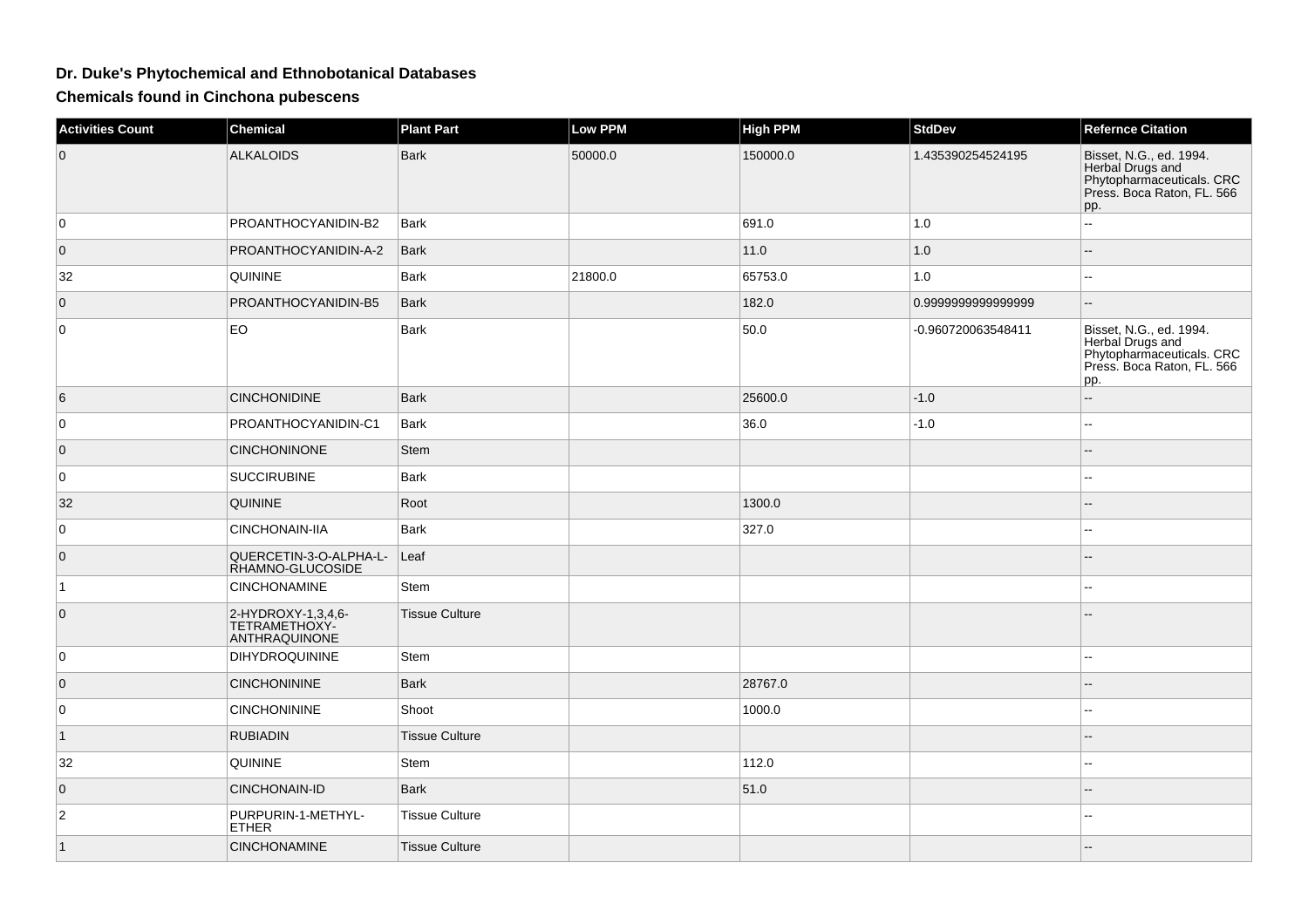| <b>Activities Count</b> | Chemical                                              | <b>Plant Part</b>     | Low PPM | <b>High PPM</b> | <b>StdDev</b> | <b>Refernce Citation</b>                                                                                      |
|-------------------------|-------------------------------------------------------|-----------------------|---------|-----------------|---------------|---------------------------------------------------------------------------------------------------------------|
| 0                       | 2,4,5-TRIHYDROXY-1-<br>METHOXY-<br>ANTHRAQUINONE      | <b>Tissue Culture</b> |         |                 |               |                                                                                                               |
| $\overline{0}$          | <b>DIHYDROQUININE</b>                                 | Leaf                  |         |                 |               |                                                                                                               |
| 0                       | <b>CINCHONININE</b>                                   | Stem                  |         |                 |               |                                                                                                               |
| $\overline{0}$          | 3-EPIQUINAMINE                                        | Leaf                  |         |                 |               |                                                                                                               |
| 32                      | QUININE                                               | Shoot                 |         | 700.0           |               |                                                                                                               |
| $\overline{0}$          | <b>CINCHONAIN-IC</b>                                  | <b>Bark</b>           |         | 44.0            |               |                                                                                                               |
| $\overline{2}$          | PURPURIN                                              | <b>Tissue Culture</b> |         |                 |               | --                                                                                                            |
| 5                       | <b>CHRYSAZIN</b>                                      | <b>Tissue Culture</b> |         |                 |               | Ξ.                                                                                                            |
| $\vert$ 1               | 1-HYDROXY-2-<br><b>HYDROXYMETHYLANTHRA</b><br>QUINONE | <b>Tissue Culture</b> |         |                 |               |                                                                                                               |
| $\overline{2}$          | <b>DIHYDROQUINIDINE</b>                               | Leaf                  |         |                 |               |                                                                                                               |
| $\mathsf 0$             | CATECHOL-TANNINS                                      | <b>Bark</b>           |         | 80000.0         |               | Bisset, N.G., ed. 1994.<br>Herbal Drugs and<br>Phytopharmaceuticals. CRC<br>Press. Boca Raton, FL. 566<br>pp. |
| 3                       | 3-BETA, 17-BETA-<br><b>CINCHOPHYLLINE</b>             | Leaf                  |         |                 |               | $-$                                                                                                           |
| $\overline{2}$          | <b>QUINIDINONE</b>                                    | Stem                  |         |                 |               | --                                                                                                            |
| $\overline{0}$          | <b>CINCHONININE</b>                                   | Root                  |         | 2700.0          |               |                                                                                                               |
| 0                       | <b>CINCHONAIN-IB</b>                                  | <b>Bark</b>           |         | 836.0           |               | $\sim$                                                                                                        |
| 43                      | PROTOCATECHUIC-ACID                                   | Leaf                  |         |                 |               |                                                                                                               |
| 0                       | <b>CHRYSANTHEMIN</b>                                  | Leaf                  |         |                 |               |                                                                                                               |
| $\overline{0}$          | ANTHRAGALLOL-1,2-<br>DIMETHYL-ETHER                   | <b>Tissue Culture</b> |         |                 |               |                                                                                                               |
| $\overline{2}$          | <b>DIHYDROQUINIDINE</b>                               | Stem                  |         | 52.0            |               | $\overline{a}$                                                                                                |
| $ 3\rangle$             | 3-ALPHA, 17-BETA-<br><b>CINCHOPHYLLINE</b>            | <b>Stem</b>           |         |                 |               |                                                                                                               |
| 23                      | QUINIDINE                                             | Shoot                 |         | 100.0           |               | --                                                                                                            |
| $\overline{0}$          | <b>CINCHONININE</b>                                   | Leaf                  |         |                 |               |                                                                                                               |
| 0                       | <b>CINCHONAIN-IA</b>                                  | Bark                  |         | 396.0           |               | $\sim$                                                                                                        |
| 77                      | CHLOROGENIC-ACID                                      | Leaf                  |         |                 |               |                                                                                                               |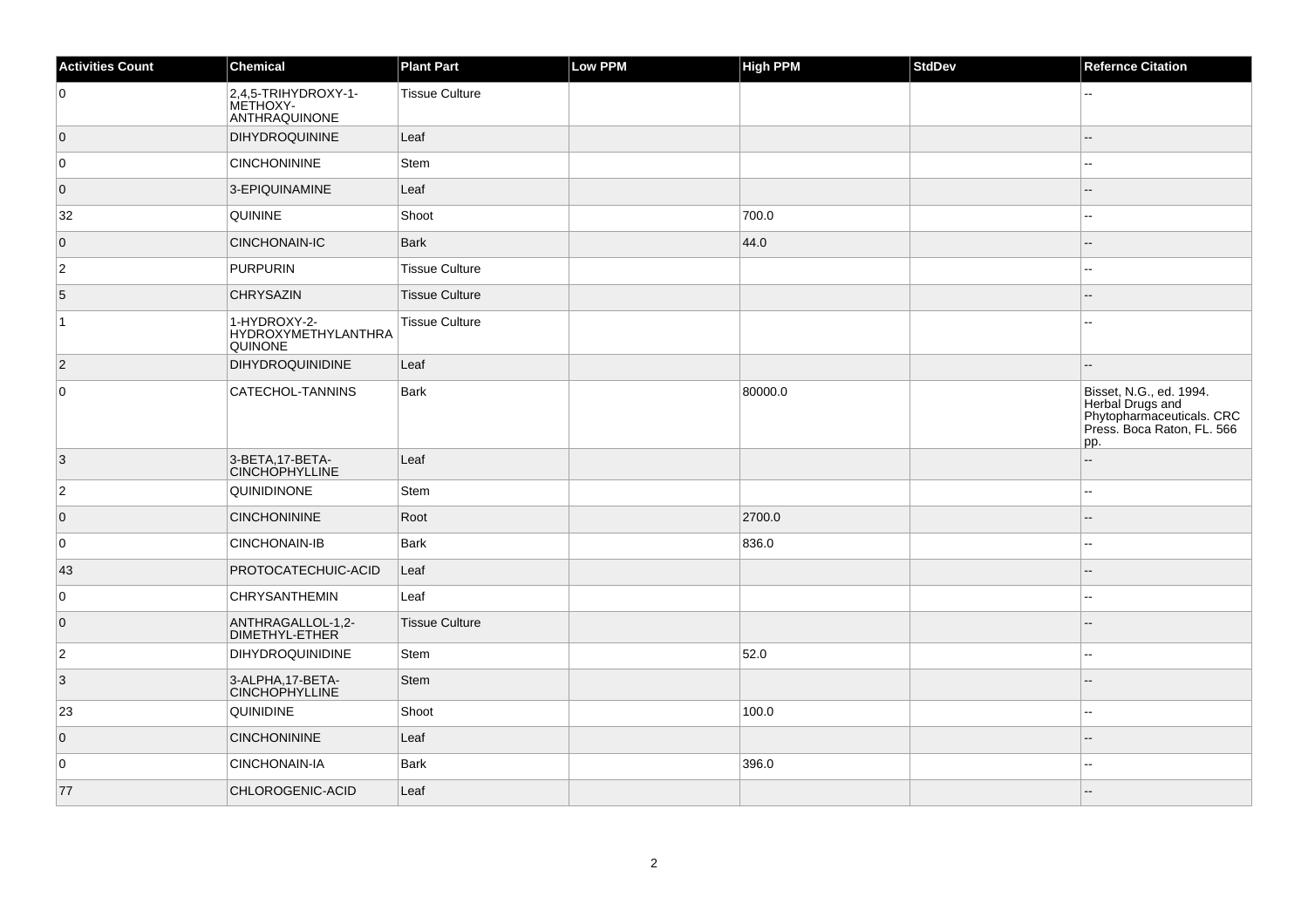| <b>Activities Count</b> | Chemical                                              | <b>Plant Part</b>     | Low PPM | <b>High PPM</b> | <b>StdDev</b> | <b>Refernce Citation</b>                                                                                      |
|-------------------------|-------------------------------------------------------|-----------------------|---------|-----------------|---------------|---------------------------------------------------------------------------------------------------------------|
| 3                       | ALIZARIN-2-METHYL-<br><b>ETHER</b>                    | <b>Tissue Culture</b> |         |                 |               |                                                                                                               |
| $\overline{0}$          | <b>DIHYDROCINCHONINE</b>                              | <b>Stem</b>           |         |                 |               |                                                                                                               |
| 3                       | 3-ALPHA, 17-BETA-<br><b>CINCHOPHYLLINE</b>            | Leaf                  |         |                 |               |                                                                                                               |
| 23                      | <b>QUINIDINE</b>                                      | Leaf                  |         | 400.0           |               |                                                                                                               |
| 6                       | <b>CINCHONIDINE</b>                                   | Leaf                  |         | 2200.0          |               | ۵.                                                                                                            |
| 38                      | (-)-EPICATECHIN                                       | <b>Bark</b>           |         |                 |               |                                                                                                               |
| 102                     | <b>CAFFEIC-ACID</b>                                   | Leaf                  |         |                 |               |                                                                                                               |
| $\overline{2}$          | ALIZARIN-1-METHYL-<br><b>ETHER</b>                    | Tissue Culture        |         |                 |               |                                                                                                               |
| 0                       | <b>DIHYDROCINCHONINE</b>                              | <b>Tissue Culture</b> |         |                 |               | $\overline{a}$                                                                                                |
| $\vert$ 3               | 3-ALPHA, 17-ALPHA-<br><b>CINCHOPHYLLINE</b>           | Stem                  |         |                 |               |                                                                                                               |
| 23                      | QUINIDINE                                             | Root                  |         | 500.0           |               |                                                                                                               |
| 6                       | <b>CINCHONIDINE</b>                                   | Shoot                 |         | 600.0           |               |                                                                                                               |
| $\overline{0}$          | DIHYDROXY-TRIMETHOXY- Tissue Culture<br>ANTHRAQUINONE |                       |         |                 |               |                                                                                                               |
| 102                     | <b>CAFFEIC-ACID</b>                                   | <b>Bark</b>           |         |                 |               |                                                                                                               |
| 11                      | ALIZARIN                                              | <b>Tissue Culture</b> |         |                 |               |                                                                                                               |
| $\overline{0}$          | <b>DIHYDROCINCHONIDINE</b>                            | Stem                  |         |                 |               |                                                                                                               |
| 2                       | $10 -$<br>METHOXYCINCHONAMINE                         | Leaf                  |         |                 |               |                                                                                                               |
| 23                      | <b>QUINIDINE</b>                                      | <b>Stem</b>           |         | 48.0            |               |                                                                                                               |
| 6                       | <b>CINCHONIDINE</b>                                   | Stem                  |         |                 |               |                                                                                                               |
| $\overline{0}$          | DIHYDROXY-DIMETHOXY-<br>ANTHRAQUINONE                 | <b>Tissue Culture</b> |         |                 |               |                                                                                                               |
| 3                       | QUINOVIC-ACID                                         | <b>Bark</b>           |         |                 |               | Bisset, N.G., ed. 1994.<br>Herbal Drugs and<br>Phytopharmaceuticals. CRC<br>Press. Boca Raton, FL. 566<br>pp. |
| $\overline{0}$          | <b>DIHYDROCINCHONIDINE</b>                            | <b>Tissue Culture</b> |         |                 |               |                                                                                                               |
| 0                       | QUINOVIC-ACID-3-O-<br>ALPHA-L-RHAMNOSIDE              | Stem                  |         | 130.0           |               | ۵۵                                                                                                            |
| $\overline{2}$          | $10 -$<br>METHOXYCINCHONAMINE                         | <b>Tissue Culture</b> |         |                 |               |                                                                                                               |